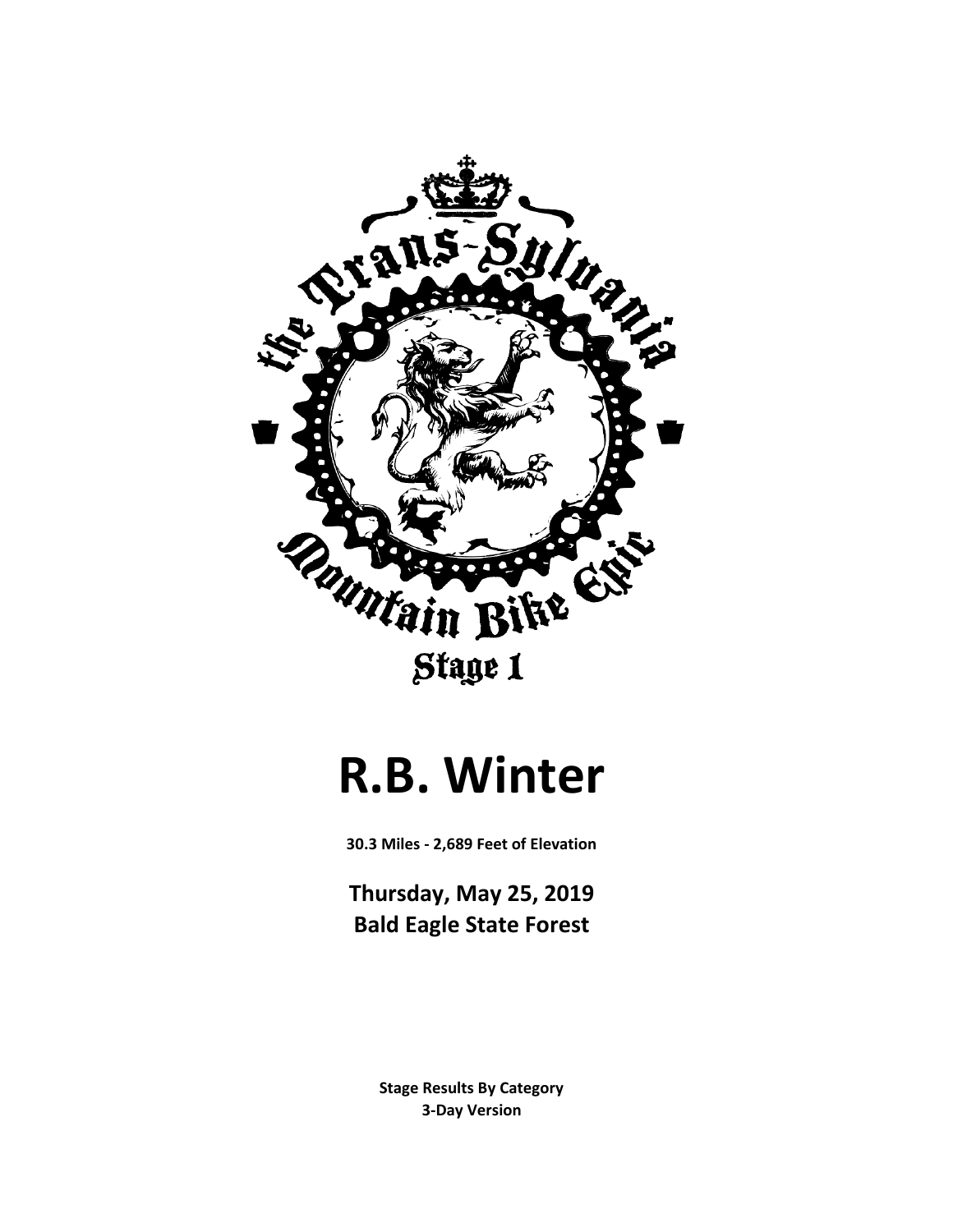## **OPEN MEN**

| <b>RANK</b>    | <b>BIB</b> | <b>NAME</b>                  | <b>TIME</b> | <b>AGE</b>     | <b>CITY, STATE</b>      |
|----------------|------------|------------------------------|-------------|----------------|-------------------------|
| 1              | 57         | <b>DAN ATKINS</b>            | 02:22:34.62 | $\blacksquare$ | <b>CANTONSVILLE, MD</b> |
| $\overline{2}$ | 302        | <b>PAUL BOKEN</b>            | 02:40:13.33 | 37             | <b>CANADA</b>           |
| 3              | 305        | <b>JOHN CLAUSEN</b>          | 02:43:28.85 | 28             | PLAINSBORO, NJ          |
| 4              | 300        | <b>JARED STRITSMAN</b>       | 02:44:17.63 | 35             | <b>STEPHENTOWN, NY</b>  |
| 5              | 301        | <b>MATT BURKE</b>            | 02:49:11.49 | 33             | <b>SWANSEA, MA</b>      |
| 6              | 58         | <b>SCOTT GRAY</b>            | 02:49:58.77 | 44             | N/A                     |
| 7              | 304        | <b>DAVID VAN SCHIE</b>       | 02:52:35.00 | 37             | <b>CANADA</b>           |
| 8              | 39         | <b>JOHN MCGURL</b>           | 03:07:35.87 | 37             | <b>DUNMORE, PA</b>      |
| 9              | 307        | <b>PHILLIP LICHTENWALNER</b> | 03:15:46.01 | 32             | <b>MOUNTAINSIDE, NJ</b> |
| 10             | 303        | <b>GREGORY RUSHTON</b>       | 04:22:56.94 | 33             | <b>CANADA</b>           |

# **OPEN WOMEN**

| <b>RANK</b> | <b>BIB</b> | <b>NAME</b>            | TIME        | AGE | CITY. STATE             |
|-------------|------------|------------------------|-------------|-----|-------------------------|
|             | 322        | <b>JESSICA NANKMAN</b> | 02:52:37.46 | 42  | <b>HELLERTOWN. PA</b>   |
|             | 323        | <b>CINDY COPLEY</b>    | 03:05:06.27 | 38  | <b>CLARKS GREEN. PA</b> |
|             | 320        | <b>CHRISTINA ALSOP</b> | 03:30:02.22 | 39  | <b>CANADA</b>           |

#### **MEN 40-49**

| <b>RANK</b>    | <b>BIB</b> | <b>NAME</b>          | <b>TIME</b> | <b>AGE</b> | <b>CITY, STATE</b>    |
|----------------|------------|----------------------|-------------|------------|-----------------------|
| 1              | 344        | <b>SEAN FRODYMA</b>  | 02:38:23.69 | 45         | <b>TIVERTON, RI</b>   |
| $\overline{2}$ | 343        | <b>IAN ODELL</b>     | 02:39:40.01 | 43         | <b>WORCESTER, MA</b>  |
| 3              | 349        | <b>NICK CROSSED</b>  | 02:52:01.75 | 46         | PENFIELD, NY          |
| 4              | 347        | <b>BRIAN CAREY</b>   | 03:03:31.18 | 48         | <b>DOYLESTOWN, PA</b> |
| 5              | 348        | <b>STEVE SCHWARZ</b> | 03:16:53.18 | 44         | <b>SOLEBURY, PA</b>   |
| 6              | 342        | <b>JOSHUA CALVI</b>  | 03:19:01.15 | 40         | <b>WORCESTER, MA</b>  |
| 7              | 341        | <b>MICHAEL JONES</b> | 03:59:35.46 | 47         | <b>BOLIVAR, OH</b>    |